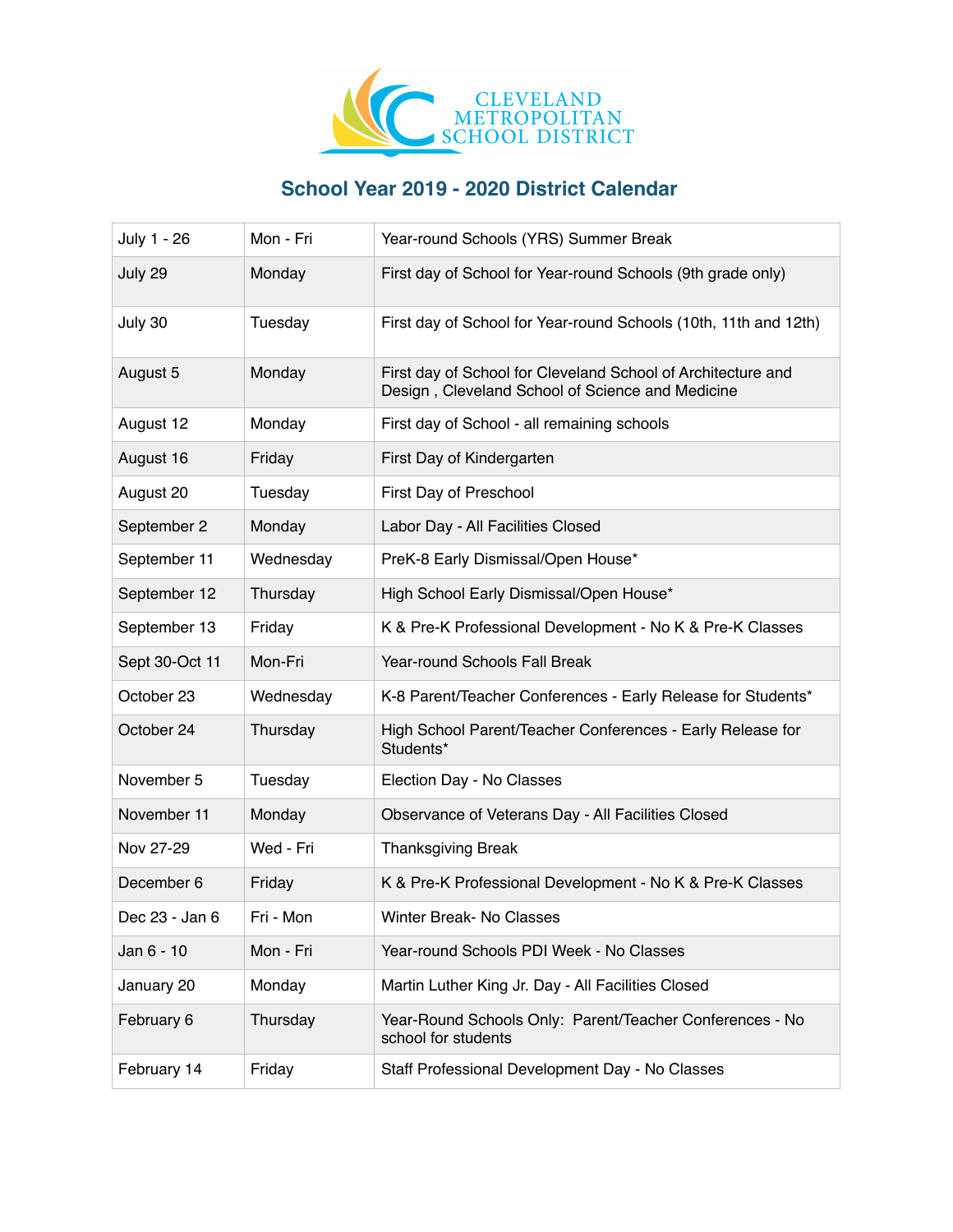| February 17     | Monday    | President's Day - All Facilities Closed                                                                                                             |
|-----------------|-----------|-----------------------------------------------------------------------------------------------------------------------------------------------------|
| March 13        | Friday    | Preschool Professional Work Day (No School for PreK Students)                                                                                       |
| March 18        | Wednesday | K-8 Parent/Teacher Conferences - No Classes                                                                                                         |
| March 19        | Thursday  | High School Parent/Teacher Conferences - No Classes                                                                                                 |
| Mar 23 - Mar 27 | Mon - Fri | <b>Spring Break</b>                                                                                                                                 |
| Mar 16 - Apr 3  | Mon - Fri | Year-round Spring Break                                                                                                                             |
| April 10        | Friday    | Good Friday - All Facilities Closed                                                                                                                 |
| April 13        | Monday    | Easter Monday - Schools closed/Facilities Open                                                                                                      |
| April 22        | Wednesday | Parent Teacher Conferences - Early Release for Students*                                                                                            |
| April 24        | Friday    | K & Pre-K Professional Development - No K & Pre-K Classes                                                                                           |
| April 29        | Wednesday | Year-Round Schools Only: Parent/Teacher Conferences - Early<br><b>Release for Students</b>                                                          |
| <b>May 19</b>   | Tuesday   | Last day for Preschool                                                                                                                              |
| May 21          | Thursday  | Last Day for Students at most schools (excludes Extended &<br>YRS) Except for students at Facing History New Tech, New Tech<br>East & New Tech West |
| <b>May 25</b>   | Monday    | Memorial Day - All Facilities Closed                                                                                                                |
| <b>May 29</b>   | Thursday  | Last Day for Extended Year Schools - Excludes Cleveland School<br>of Architecture & Design, Cleveland School of Science &<br>Medicine               |
| June 12         | Friday    | Last Day for Students at Cleveland School of Architecture and<br>Design and Cleveland School of Science and Medicine                                |
| June 16         | Wednesday | Last Day for Year-round Schools                                                                                                                     |

## \*Early Dismissal/Early Release

 Early Schools: 11-11:20 am Late Schools: 12:30-12:50 pm Excludes Year-Round Schools

**Extended Year Schools** (195 days): Campus International K-8, Campus International HS, Douglas MacArtur GLA, Facing History New Tech, Kenneth Clement BLA, New Tech East, New Tech West, Rhodes College & Career Academy, Valley View BLA, Warner GLA, William Rainey Harper

**Extended Year Schools** (205 days): Cleveland School of Architecture & Design, Cleveland School of Science & Medicine

**YRS - Year-Round Schools** (205 days)**:** Cleveland High School for Digital Arts, Davis Aerospace & Maritime High School, JFK E3agle, JFK PACT, John Adams College & Career